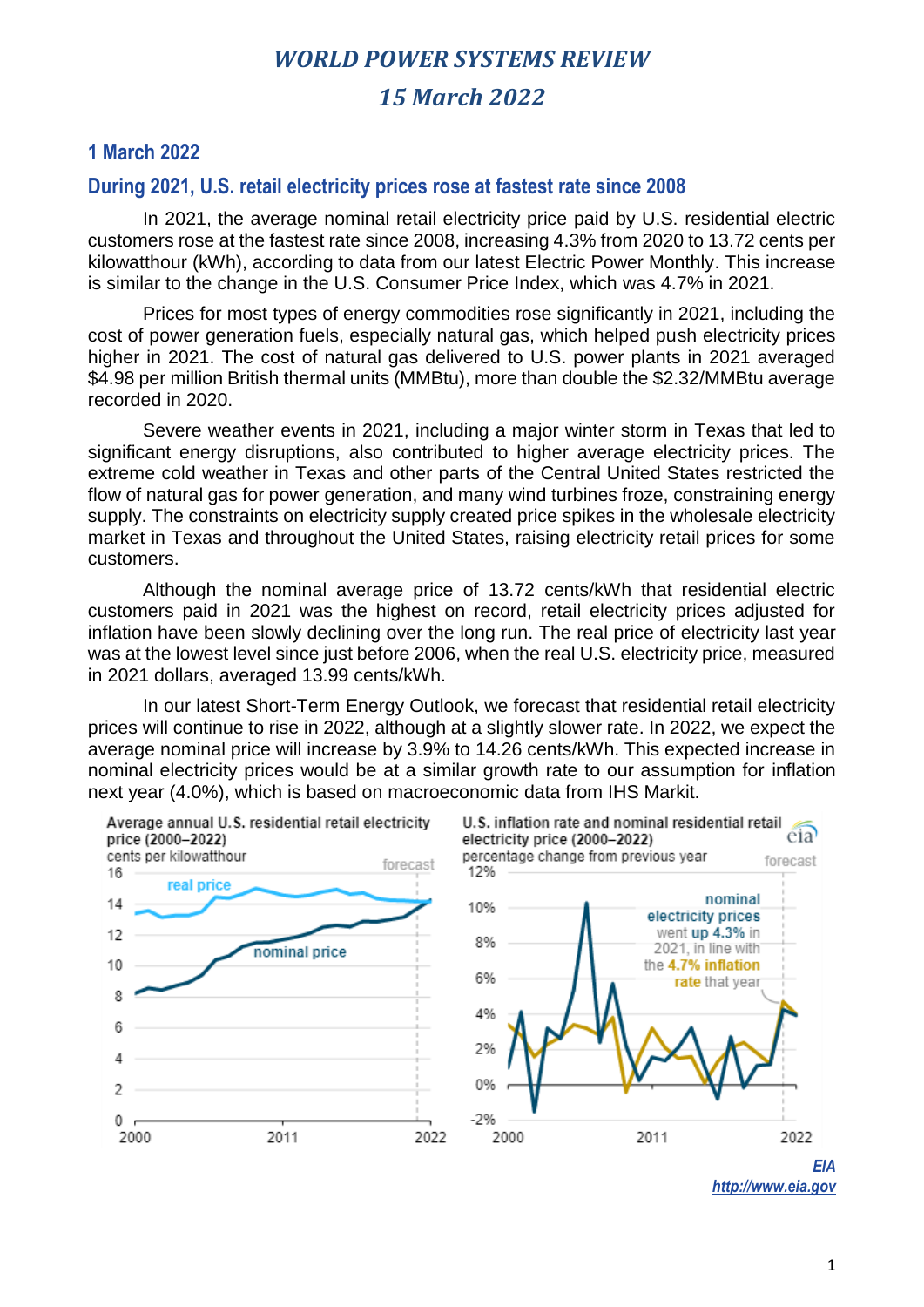## **1 March 2022**

## **415 solar power plants in Iran put into operation**

About 415 new solar power plants with a total capacity of 2.4 megawatts have been put into operation across the country in the past two months, the Iranian Renewable Energy and Energy Efficiency Organization announced on February 26. So far, Iran has 6,674 solar power plants in operation. Iran's renewable energy power plants have a power generation capacity of more than 920 MW, of which solar power plants account for the largest share of power generation, followed by wind power plants.

In Iran's total power generation, power generation accounts for 90%, and hydropower accounts for about 7%. In January this year, Iran's Ministry of Energy signed a memorandum of understanding with private companies to build 10,000 megawatts of renewable energy power plants across the country. The Iranian government allocated more than 30 trillion riyals (about 115.8 million U.S. dollars) for the development of renewable energy in the budget for the next year (starting on March 21), the highest level in history.

> *Tanfon Solar http://www.tanfon.com*

## **1 March 2022**

## **ENTSO-E: Continental Europe TSOs are fully committed to the synchronisation with Ukraine and Moldova power systems**

Continental Europe TSOs are now focused on identifying the key conditions needed to support the electricity supply to Ukraine as a matter of priority. ENTSO-E and its Member TSOs understand the urgency to address the request for emergency synchronisation whilst ensuring the security and stability of the Continental European power system.

ENTSO-E would like to thank the Commissioner Simson and the EU Energy Ministers for their support for the work of Continental European TSOs to ensure the safe operation of the concerned electricity systems. At the Energy Council meeting on 28 February 2022, Member States underlined the importance of enabling the emergency synchronisation of the Ukrainian power grid to the power grid of Continental Europe and the need to consider the impact on Republic of Moldova.

On behalf of ENTSO-E and its Member TSOs, the Board of ENTSO-E today acknowledged the exceptional efforts of Ukrenergo to operate and maintain the power system in these difficult times and will continue to support their efforts. ENTSO-E's Board confirmed its full support for swift emergency synchronisation definition of key conditions for synchronisation by the Continental European TSOs.

On 27 February 2022, Continental Europe TSOs have received an urgent request from Ukrenergo, the Ukrainian TSO, for an emergency synchronization of the Ukrainian power system, including the Burshtyn island with the Continental Europe power system.

On 28 February 2022, Moldelectrica, the Moldovan TSO (Moldelectrica) submitted a request for emergency synchronisation in line with the Ukrenergo request.

Identification of the conditions for urgent synchronisation will include an assessment of Protection and Dynamic Stability, Operations and Markets, Legal and Regulatory and Information Technology including Cybersecurity.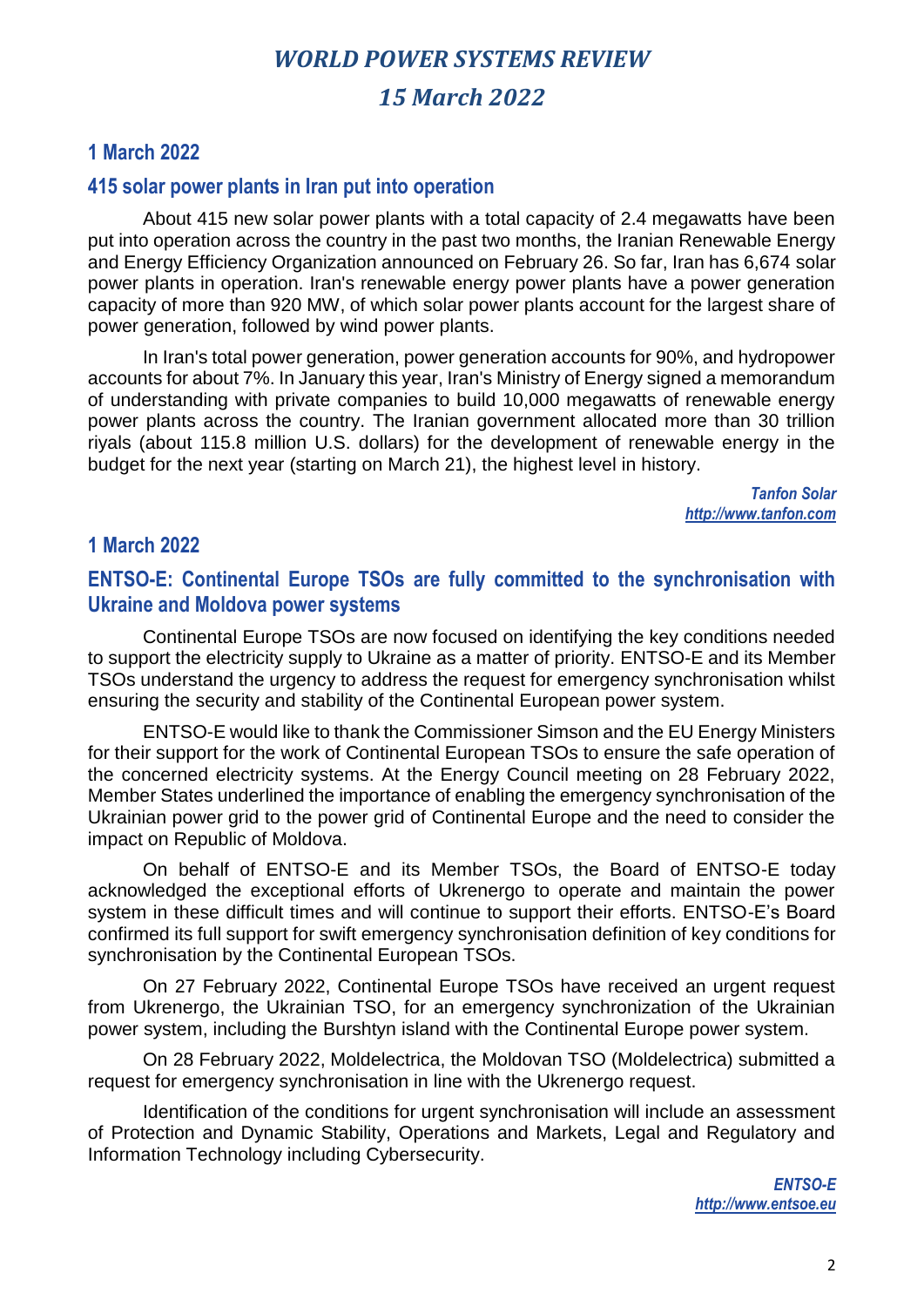## **2 March 2022**

#### **50Hertz increases investments in grid infrastructure to accelerate energy transition**

The electricity transmission system operator 50Hertz increases investments in the infrastructure required for the transport of renewable energies. One focus of 50Hertz is on grid connections for large offshore wind farms in the Baltic and the North Sea. 50Hertz wants to boost the connection capacity for offshore wind farms from around 1 GW today to more than 7 GW in 2030. In this way, the company and its employees can make a significant contribution to achieving climate protection targets, maintaining security of supply and strengthening energy sovereignty.

A well-developed grid infrastructure is key for ensuring that sufficient - and increasingly renewable - electricity is available to private households as well as industrial companies. 'The legislation now initiated by the German government to accelerate the expansion of renewable energy plants is important. Also to reduce dependence on imported energy sources in the medium and long term,' said Stefan Kapferer, CEO of 50Hertz. 'However, politicians must not forget that the energy from wind and photovoltaic plants must also be transported to the centers of consumption. Legislative activities must therefore also include measures that accelerate the urgently needed grid expansion.'

50Hertz plans to invest up to €5.6 billion in overhead power lines, land and submarine cables, and substations over the next five years (2022 to 2026). This is almost twice as much as in the past five years (2017 to 2021). In addition to the expansion of renewable energies, this development is also being driven by a forecast sharp rise in demand for electricity in the company's own network area. This will arise because more and more existing industries are decarbonizing their processes and new, energy-intensive companies will settle, due to the existing high share of renewables in electricity consumption in the 50Hertz area.

The increasing electrification of the transport and heating sectors will also lead to higher electricity consumption. Current studies by 50Hertz predict a 30 to 40 percent increase in electricity demand in the grid area by 2030. This trend is already perceptible today: in 2021, electricity consumption in the eastern German territorial states, Berlin and Hamburg has already risen by three percent year-on-year to 103 terawatt hours (TWh).

In retrospect, 2021 was a successful year for 50Hertz: The company can report an annual result of 165 million euros. The company also plans to continue financing the investments required for the additional grid conversion and expansion mainly via the capital markets - another green bond is scheduled to be issued in 2022. Nevertheless, even in the current situation, more appropriate regulatory conditions are required. Marco Nix, Chief Financial

50Hertz and its expansion plans - especially in this special situation for the whole of Europe - have the full backing of its largest shareholder, Elia Group. Chris Peeters, Elia Group-CEO and Chairman of the supervisory board: 'As Elia Group, we remain strongly committed to the energy transition and the German 'Energiewende' in particular. In every strategic decision we take, in every investment we make, we take the interests of society into account. That's why it is so important that we have a local partner on board: KfW Development Bank.'

Offshore wind power plays a central role in 50Hertz's strategy. Wind turbines at sea achieve many full-load hours and thus generate a lot of green electricity relatively continuously. Currently, 50Hertz feeds wind power from four Baltic Sea wind farms with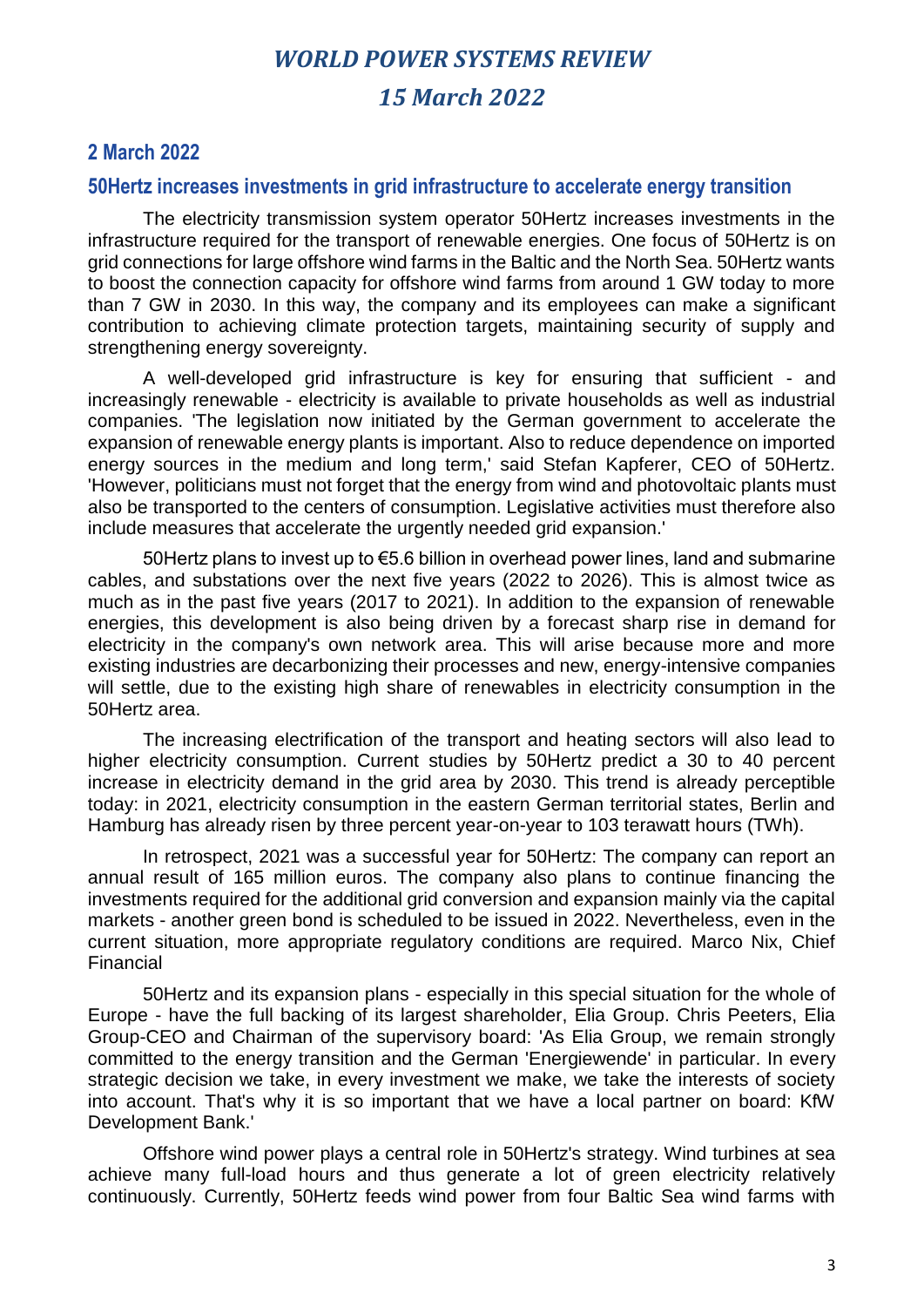## *15 March 2022*

around 1,000 megawatts (MW) of capacity into its onshore transmission grid. By 2030, 50Hertz plans to connect additional wind farms to the grid in the maritime area between Rügen and the Danish island of Bornholm, off the Darß, and for the first time in the North Sea. Overall, this means an additional total capacity of over 6,000 MW of offshore wind power that can be fed into the grid. New overhead lines and underground cables are also required on land to transport renewable electricity.

The Grid Development Plan 2035 (2021) approved by the Federal Network Agency (Bundesnetzagentur) envisages around 500 km of additional network reinforcement and expansion measures in eastern Germany and Hamburg by 2035. This includes another high-voltage direct current (HVDC) link between Mecklenburg-Western Pomerania and the North Frisian coast. To this end, 50Hertz and TenneT want to build an innovative hub for direct current in the Heide area that can receive and distribute offshore and onshore wind power. This electricity will flow to consumption centres in southern Germany via, for example, the SuedOstLink, which has already been submitted for planning approval, and the SuedOstLink Plus, which has yet to be approved.

The expansion of renewables also needs to be stepped up. Last year, onshore wind turbines with only a total capacity of 547 MW (installed onshore wind capacity in 2021: 19,875 MW) were commissioned in eastern Germany, a total which was well short of the volumes needed to reach the climate goals (around 1,000 MW/year).

However, we are seeing positive developments when it comes to photovoltaics, with PV plants with a total capacity of 1,670 MW (installed PV capacity in 2021: 16,355 MW) being built. For a secure power supply based on renewable energies, however, a balanced development of PV as well as onshore and offshore wind power is required.

> *50 Hertz http://www.50hertz.com*

#### **2 March 2022**

#### **The Baltic electricity transmission system operators are reducing the commercial capacity of system connections with Russia**

The Baltic electricity transmission network operators have unanimously decided to reduce commercial electricity imports through existing connections with Russia.

"Transmission network operators in the Baltic States have decided to reduce commercial flows from Russian networks. The operation of the electricity system will be ensured by local electricity production in Lithuania and imports from strategic partners - European Union countries through the existing connections with Sweden, Poland and Latvia. This will help to ensure the stability and reliable operation of the transmission networks," says Rokas Masiulis, CEO of Litgrid.

From 3rd March 2022, the total amount of electricity imported into the Baltic States from Russia will not exceed 300 MW. Respectively, no more than 150 MW of electricity will be able to enter through the Lithuania-Russia and Latvia-Russia connections.

Lithuania has already taken action to reduce electricity flows from the third countries. From November 2020 commercial flow from Belarus was suspended. From summer 2020 Russia and Belarus cannot use Lithuania's electricity infrastructure for reserve services.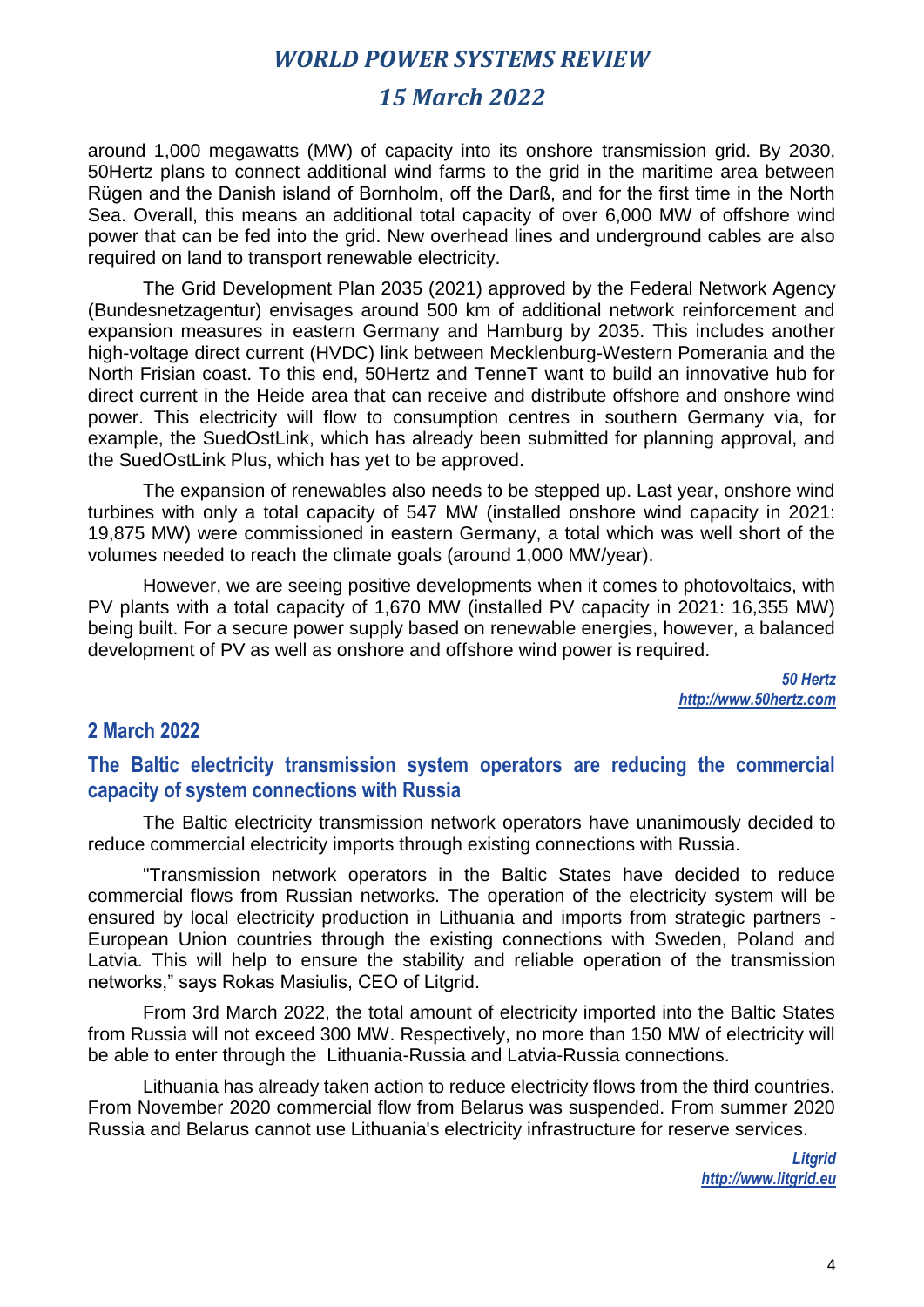## **2 March 2022**

#### **Prysmian wins EUR 1.2 billion contract to deliver UK-Germany interconnector**

Prysmian has won a contract worth around EUR 1.2 billion to deliver the 725 kilometer NeuConnect interconnector that will directly link the German and UK electricity grids for the first time. The Italian cabling giant will provide the turnkey design, manufacturing, installation, testing, and commissioning of the NeuConnect project.

The scope includes the complete cable system to be operated at ±525kV HVDC utilizing mass-impregnated (MI) paper insulated cables, and include fiber optic cables on the land and selected submarine sections, complemented with cable monitoring systems that shall support the monitoring, maintenance and services to be provided during the warranty period. The subsea and onshore power cables will be manufactured at Prysmian's Arco Felice factory near Naples. Offshore installation activities will involve three of the company's cable-laying vessels (CLVs) including Leonardo da Vinci, Cable Enterprise, and Ulisse.

"When completed in the coming years, NeuConnect will join the world's longest interconnectors," said Hakan Ozmen, EVP Projects at Prysmian Group. "Moreover, it is one of the first interconnectors to be financed through a project financing arrangement, demonstrating that the major infrastructure projects needed to deliver the sustainable energy goals in Europe are supported by private investment."

NeuConnect's route will run between the UK converter station located on the Isle of Grain in Kent, passing through the UK, Dutch and German waters to the landing point in Lower Saxony in Germany to connect with the converter station near Wilhelmshaven.

The 1.4 GW interconnector is expected to help in delivering a more resilient supply for both countries as well as a net reduction in carbon emissions of 16 MtCO2 over 25 years to support German, UK, and European net-zero goals.The project is privately financed by a group of international investors that includes Meridiam, Allianz Capital Partner,s and Kansai Electric Power, and is contingent on the tendering of the converter station and financing agreements for the project. Commissioning is scheduled for the second half of the decade.

> *Offshore WIND http://www.offshorewind.biz*

## **2 March 2022**

#### **Taiwan: Massive power outage affects five million households**

Major cities across Taiwan including the capital Taipei have seen widespread power failures after a reported accident at a power plant. The nation's economic affairs minister, Wang Meihua, said an accident had occurred at a power plant in southern Taiwan, according to a report by state-linked Central News Agency. The ministry would deal with the matter "urgently", she added. The outage affected some five million households in Taiwan, she said.

State-run power operator Taipower said there had been an incident with a transformer at the Xingda power plant in the southern city of Kaohsiung, and that they were activating backup sources of power. The power plant reportedly provides around a seventh of Taiwan's power.

Taiwan-based TSMC, the world's largest contract chip maker, said a number of its plants had experienced short "power dips". It added that it was checking if there was any "actual impact", said a Reuters report. At a press conference on Thursday, Ms Wang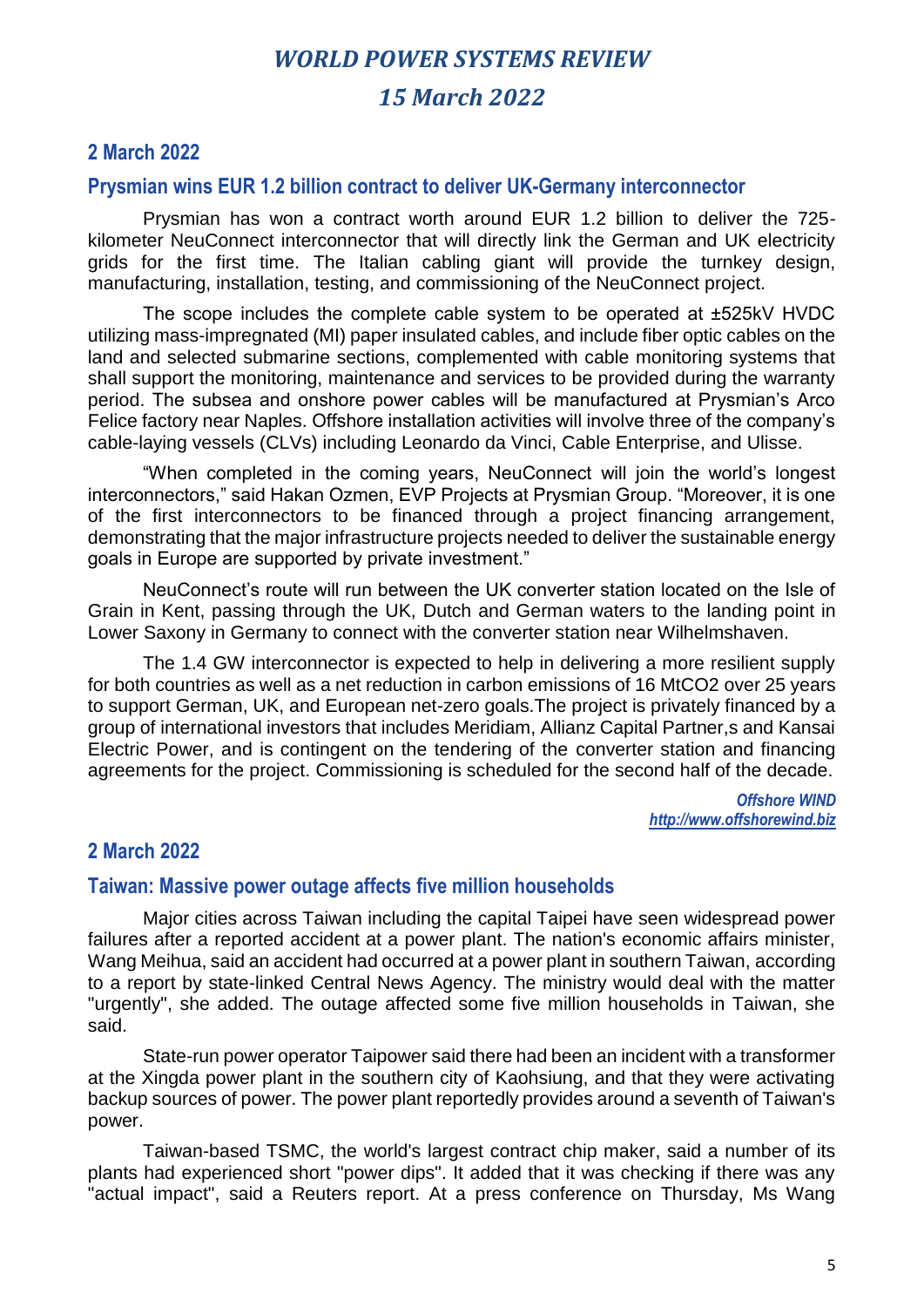## *15 March 2022*

apologised for the outage, adding that the northern parts of the island would have their power back by noon and that power would start being restored in the southern parts from midday.

Taiwan's President Tsai Ing-wen was set to meet the US ex-Secretary of State Mike Pompeo. She said in a Facebook post that a scheduled livestream of her chat with Mr Pompeo had to be temporarily cancelled as a result. Local media outlet Taiwan News had earlier on Thursday reported chaotic scenes at road junctions as traffic lights failed to function. Traffic police had been dispatched to direct vehicles and fire trucks deployed across cities to deal with emergencies such as rescuing people trapped in lifts, the news outlet reported. The island does occasionally experience large power outages. In 2017, a massive blackout hit half of Taiwan, affecting 6.68 million households.

> *BBC News http://www.bbc.com*

## **3 March 2022**

## **World's largest green hydrogen project unveiled in Texas, with plan to produce clean rocket fuel for Elon Musk**

US start-up Green Hydrogen International (GHI) has announced a 60GW renewable H2 project in a sparsely populated area of South Texas, to be powered by wind and solar, with its own salt cavern for storage and a plan to produce clean rocket fuel for Elon Musk's SpaceX.

The project in Duval County — a sparsely populated Democratic stronghold about 145km (90 miles) west of Corpus Christi — would produce more than 2.5 million tonnes of green hydrogen a year upon completion, equivalent to roughly 3.5% of global grey hydrogen production today. It will be centred around a hydrogen storage facility in the Piedras Pintas Salt Dome, with pipelines to the port cities of Corpus Christi and Brownsville on the Mexico border, where SpaceX's Starbase is located.



"The company is looking at combining hydrogen with CO2 at the Port of Brownsville to create a green methane rocket fuel for launch operations in South Texas," GHI said in a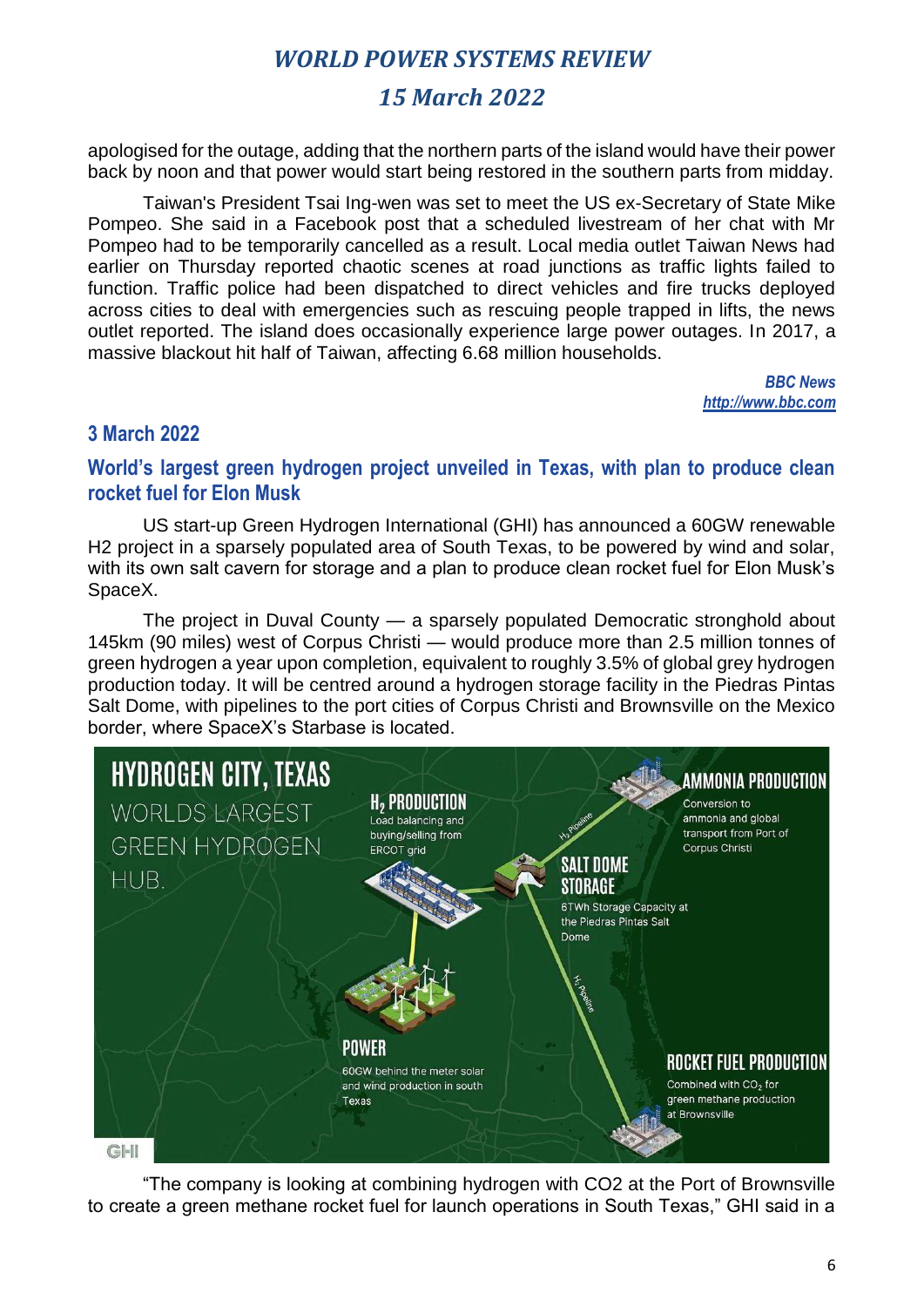## *15 March 2022*

statement. SpaceX is currently developing a new type of rocket engine called SpaceX Raptor that would use cyrogenic liquid methane and liquid oxygen, rather than the kerosenebased fuel the company has used to date. The first 2GW phase of Hydrogen City is due to begin operations in 2026, with two storage caverns in the salt dome. "Access to salt storage is critical to the scaling-up of green hydrogen production as it allows for maximum utilization of electrolysers and serves as a buffer between variable wind and solar production and final delivery of green hydrogen to customers," said GHI.

The Texas-based company — founded in 2019 by experienced renewables developer Brian Maxwell — says it could create more than 50 hydrogen storage caverns in the salt dome, "providing up to 6TWh of energy storage and turning the dome into a major green hydrogen storage hub, similar to the role Henry Hub plays in the natural gas market".

GHI says it is exploring several possible end-uses for its hydrogen, including: sustainable rocket fuel; clean aviation fuel; green ammonia for fertiliser production, or export to Asia; or as a substitute for natural gas in power plants.

While Hydrogen City would be mainly powered by local wind and solar farms, GHI adds that it plans to draw "additional renewable energy… from the [local] ERCOT grid during periods of low prices."

The largest single-site green hydrogen project announced until now has been the Western Green Energy Hub in Western Australia, which would be powered by 50GW of wind and solar, although it is not clear what size electrolysers would be used. A planned 30GW facility in Kazakhstan, powered by 45GW of wind and solar has also been unveiled. There is also a project called HyDeal Ambition that adds up to 67GW at multiple sites across Spain, France and Germany.

> *Recharge http://www.rechargenews.com*

#### **3 March 2022**

#### **EIA: A 10-Point Plan to Reduce the European Union's Reliance on Russian Natural Gas**

The European Union could reduce its imports of Russian natural gas by more than one-third within a year through a combination of measures that would be consistent with the European Green Deal and support energy security and affordability, new IEA analysis shows.

Europe's reliance on imported natural gas from Russia has again been thrown into sharp relief by Russia's invasion of Ukraine. The IEA's 10-Point Plan to Reduce the European Union's Reliance on Russian Natural Gas includes a range of complementary actions that can be taken in the coming months, such as turning more to other suppliers, drawing on other energy sources and accelerating efforts to provide consumers, businesses and industry with the means to use clean and efficient alternatives to natural gas. The proposed measures are fully consistent with the EU's European Green Deal and its Fit for 55 package, paving the way for further emissions reductions in the years to come.

In 2021, the European Union imported 155 billion cubic metres of natural gas from Russia, accounting for around 45% of EU gas imports and close to 40% of its total gas consumption. Progress towards Europe's net zero ambitions will bring down its use and imports of gas over time, but today's crisis raises the specific question about imports from Russia and what more can be done in the immediate future to bring them down. "Nobody is under any illusions anymore. Russia's use of its natural gas resources as an economic and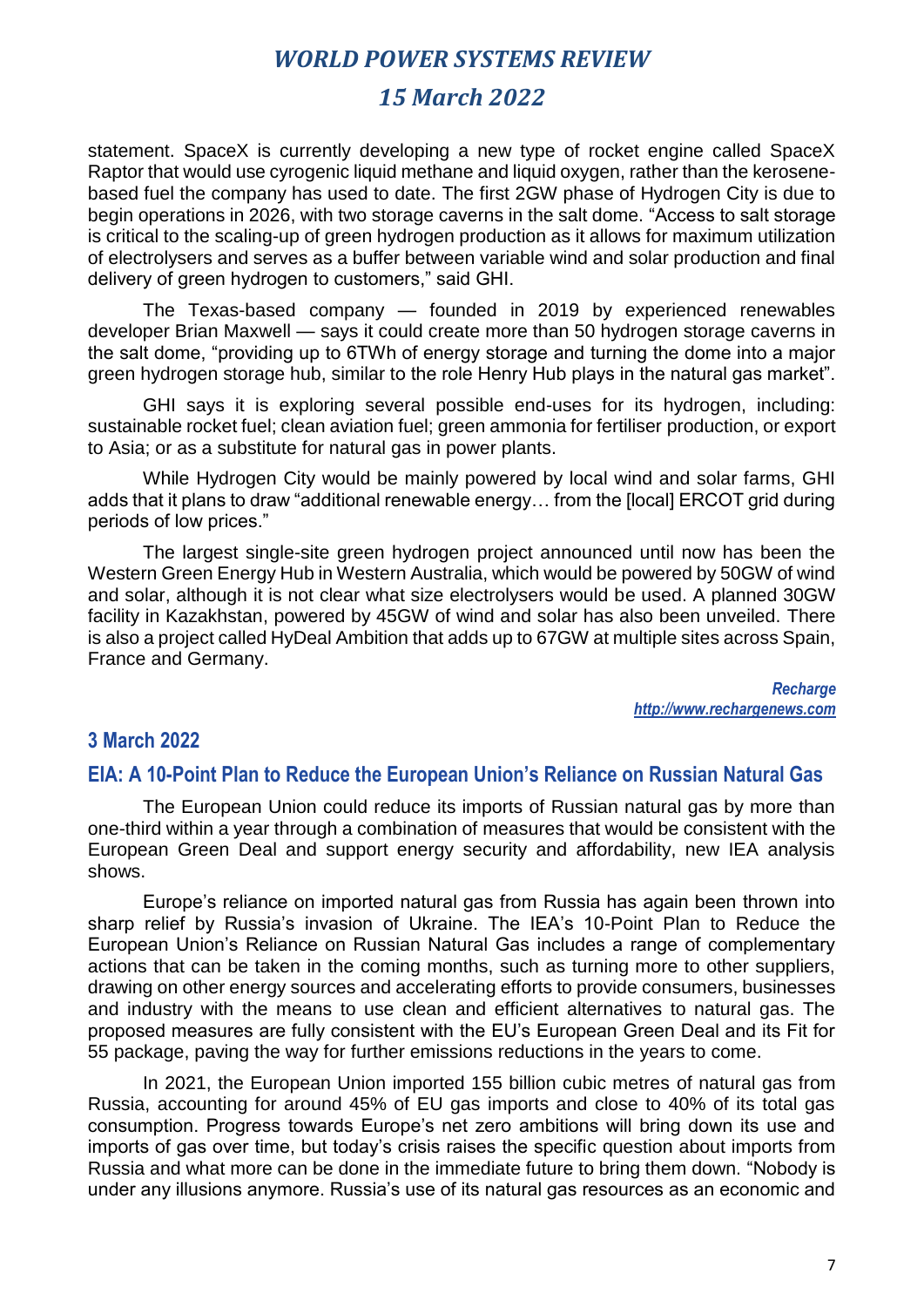## *15 March 2022*

political weapon show Europe needs to act quickly to be ready to face considerable uncertainty over Russian gas supplies next winter," said IEA Executive Director Fatih Birol. "The IEA's 10-Point Plan provides practical steps to cut Europe's reliance on Russian gas imports by over a third within a year while supporting the shift to clean energy in a secure and affordable way. Europe needs to rapidly reduce the dominant role of Russia in its energy markets and ramp up the alternatives as quickly as possible."

The key actions recommended in the IEA's 10-Point Plan include not signing any new gas contracts with Russia; maximising gas supplies from other sources; accelerating the deployment of solar and wind; making the most of existing low emissions energy sources, such as nuclear and renewables; and ramping up energy efficiency measures in homes and businesses.

Taken together, these steps could reduce the European Union's imports of Russian gas by more than 50 billion cubic metres, or over one-third, within a year, the IEA estimates. This takes into account the need for additional refilling of European gas storage facilities in 2022. Many of the actions recommended in the plan – including stepping up energy efficiency measures, accelerating renewable deployment and expanding low emissions sources of power system flexibility – are key elements of the IEA's Roadmap to Net Zero by 2050.

The IEA analysis notes that other avenues are available to the EU if it wishes or needs to reduce reliance on Russian gas even more quickly – but with significant trade-offs. The major near-term option would involve switching away from gas consumption in the power sector via increased use of Europe's coal-fired fleet or by using alternative fuels, such as oil, within existing gas-fired power plants.

Given that these alternatives to gas use are not aligned with the European Green Deal, they are not included in the 10-Point Plan described above. They may also be costly from an economic point of view. However, they could displace large volumes of gas relatively quickly. If the fuel-switching option were to be fully exercised in addition to the complete implementation of the 10-Point Plan described above, it would result in a total annual reduction in EU imports of gas from Russia of more than 80 billion cubic metres, or over half, while still resulting in a modest decline in overall emissions.

Reducing reliance on Russian gas will not be simple for the EU, requiring a concerted and sustained policy effort across multiple sectors, alongside strong international dialogue on energy markets and security. There are multiple links between Europe's policy choices and broader global market balances. Strengthened international collaboration with alternative pipeline and LNG exporters – and with other major gas importers and consumers – will be critical. Clear communication between governments, industry and consumers is also an essential element for successful implementation. As the world's leading energy authority, the IEA will continue to serve as a focal point for global dialogue on how to ensure a secure and sustainable energy future.

The 10 points

1. Do not sign any new gas supply contracts with Russia. [Impact: Enables greater diversification of supply this year and beyond]

2. Replace Russian supplies with gas from alternative sources [Impact: Increases non-Russian gas supply by around 30 billion cubic metres within a year]

3. Introduce minimum gas storage obligations [Impact: Enhances resilience of the gas system by next winter]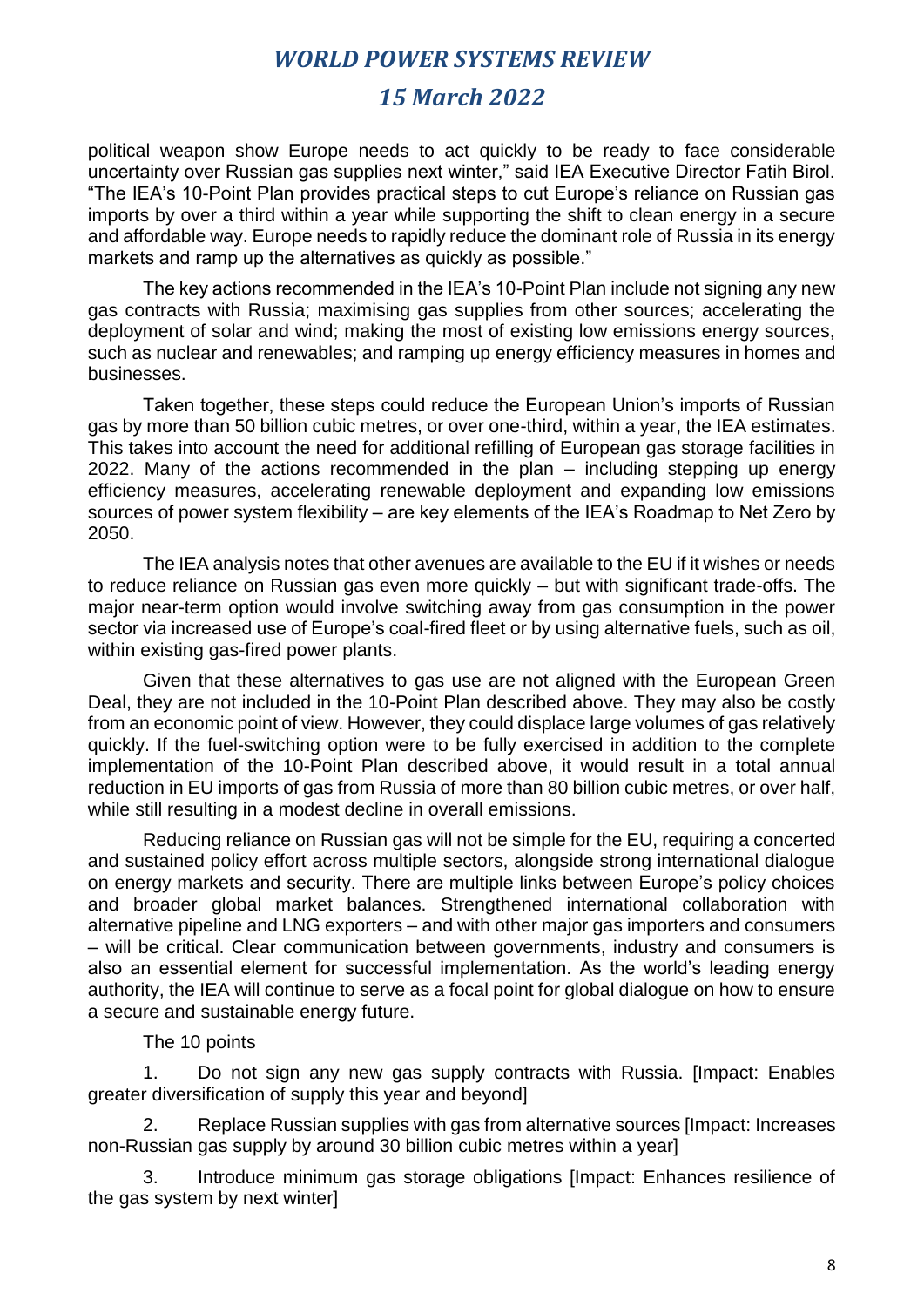## *15 March 2022*

4. Accelerate the deployment of new wind and solar projects [Impact: Reduces gas use by 6 billion cubic metres within a year]

5. Maximise power generation from bioenergy and nuclear [Impact: Reduces gas use by 13 billion cubic metres within a year]

6. Enact short-term tax measures on windfall profits to shelter vulnerable electricity consumers from high prices [Impact: Cuts energy bills even when gas prices remain high]

7. Speed up the replacement of gas boilers with heat pumps [Impact: Reduces gas use by an additional 2 billion cubic metres within a year]

8. Accelerate energy efficiency improvements in buildings and industry [Impact: Reduces gas use by close to 2 billion cubic metres within a year]

9. Encourage a temporary thermostat reduction of 1 °C by consumers [Impact: Reduces gas use by some 10 billion cubic metres within a year]

10. Step up efforts to diversify and decarbonise sources of power system flexibility [Impact: Loosens the strong links between gas supply and Europe's electricity security]

> *EIA [http://www.iea.org](http://www.iea.org/)*

## **3 March 2022**

## **Solar-driven system produces electricity and fresh water in the desert**

Stable supply of water, energy, and food are the three of the most essential and indispensable factors of modern life. However, a fraction of the world's population still doesn't have access to [clean water](https://www.inceptivemind.com/solar-desalination-device-provide-clean-water-400000-kenyans/21564/) or green power, and many of them live in rural areas with an arid or semi-arid climate.

Scientists at Saudi Arabia's King Abdullah University of Science and Technology (KAUST) have developed a solar-driven system that successfully grows crops by using water drawn from the air while producing [electricity.](https://www.inceptivemind.com/tag/electricity/) The experimental system combines photovoltaic panels with an absorbent hydrogel to make water out of the air using clean energy that would've been wasted and is suitable for decentralized, small-scale farms in remote places like deserts and oceanic islands. The integrated water-electricity-crop coproduction system (WEC2P) is composed of a [solar photovoltaic panel](https://www.inceptivemind.com/solar-panel-covered-sun-rock-generate-1-million-kwh-clean-energy-per-year/22989/) placed atop a layer of hydrogel, which is mounted on top of a large metal box to condense and collect water.

The hydrogel can effectively absorb water vapor from ambient air and release the water content when heated. The presence of this layer also increases the efficiency of the photovoltaic panel by about 9% since it absorbs excess heat while keeping the panel's temperature lower. The team used the waste heat from solar panels when generating electricity to drive absorbed water out of the hydrogel. The metal box below collects the vapor and condenses the gas into water, which can be collected for use in irrigation – or for drinking.

Researchers conducted a plant-growing test by using the WEC2P system in Saudi Arabia for two weeks in June when the weather was very hot. They used the water solely collected from air to irrigate 60 water spinach seeds planted in a plastic plant-growing box. During the experiment, the solar panel, with a hydrogel layer that was about the size of "the top of a student desk," generated a total of 1,519 watt-hours of electricity and about 2 liters of water, which allowed 57 out of 60 of the water spinach seeds to sprout and grow normally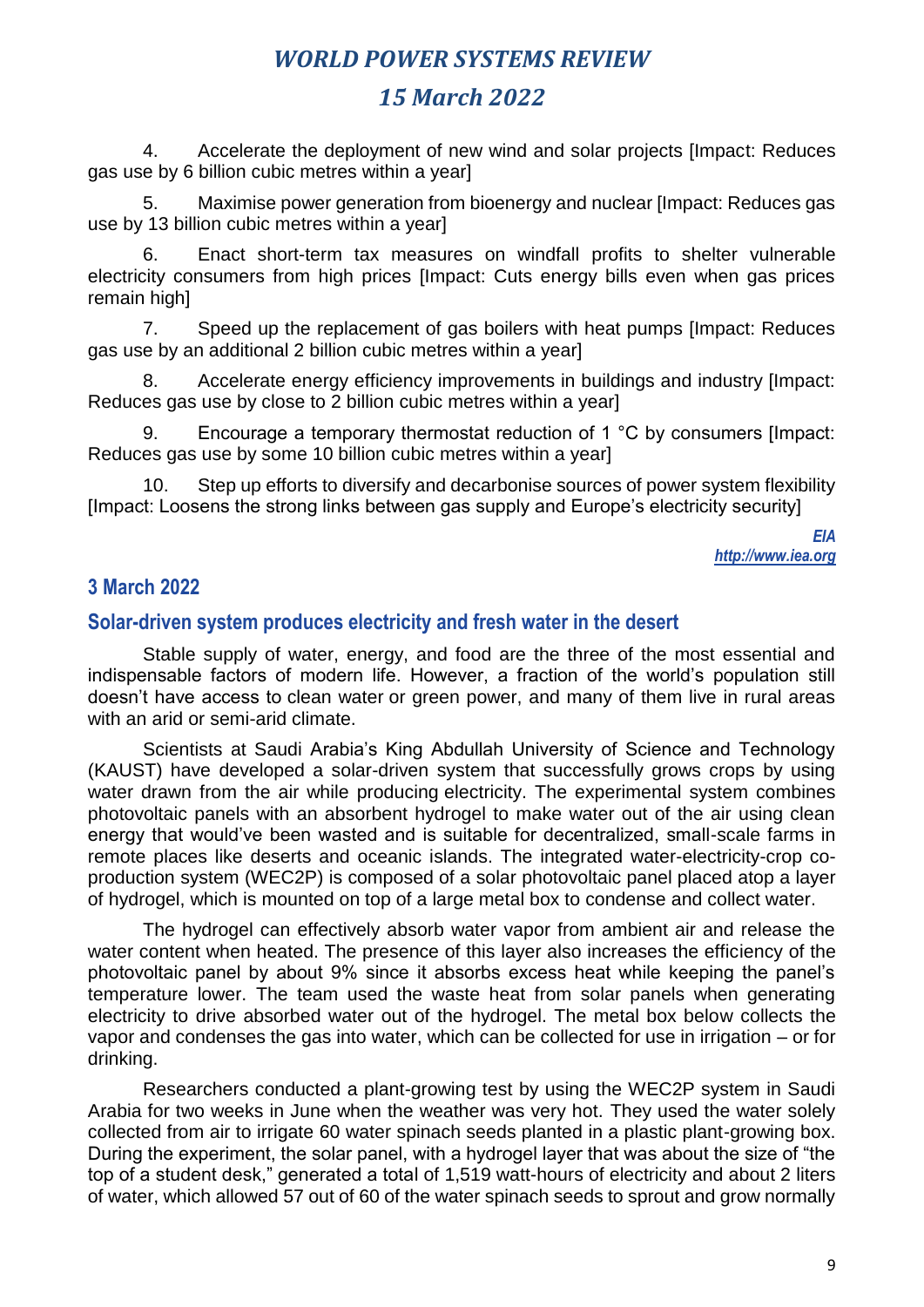## *15 March 2022*

to 18 centimeters. "Our goal is to create an integrated system of clean energy, water, and food production, especially the water-creation part in our design, which sets us apart from current agro-photovoltaics," says senior author Peng Wang. The team plans to create a better hydrogel that can absorb more water from the air to turn the proof-of-concept design into an actual product. They hope their design can be a decentralized power and water system to light homes and water crops.

> *InceptiveMind http://www.inceptivemind.com*

#### **4 March 2022**

#### **Brazil reaches 14 GW of solar capacity**

According to the Brazilian Photovoltaic Solar Energy Association (Absolar), the installed solar capacity in Brazil nearly doubled in 2021, from 7.7 GW in 2020 to 14 GW in 2021. Most of the capacity would be distributed solar power plants used for self-consumption (9.3 GW), while large solar power plants would account for 4.7 GW, i.e., 2.4% of the capacity. Overall, the total solar capacity would exceed that of coal-fired and oil-fired power plants and would even surpass the capacity of the 14 GW Itaipu Binacional hydropower plant.

> *Enerdata http://www.enerdata.net*

## **5 March 2022**

#### **China aims to build 450 GW of solar, wind power on Gobi Desert**

China plans to build 450 gigawatts (GW) of solar and wind power generation capacity on the Gobi and other desert regions, the chief of the state planner said on Saturday, as part of efforts to boost renewable power use to meet climate change goals. President Xi Jinping has pledged to bring China's total wind and solar capacity to at least 1,200 GW and to cap its carbon emission to a peak by 2030.

"China is going to build the biggest scale of solar and wind power generation capacity on the Gobi and desert in history, at 450 GW," He Lifeng, director of the National Development and Reform Commision (NDRC), said on the sidelines of the National People's Congress.

China had installed 306 GW of solar power capacity and 328 GW wind capacity by the end of 2021. The construction of about 100 GW of solar power capacity is already under way in the desert area. He also acknowledged that high-efficient coal-fired power plants and ultra-high voltage electricity transmission lines are required in order to support the steady operation of the grid system amid large scale of renewable power installation.

Coal-fired power utilities can generate a stable baseload power supply to renewables, which can fluctuate with weather conditions. His comment echoed a statement from China's Vice Premiere Han Zheng this week that China should give full play to "coal's basic guaranteeing role in energy supplies".

The NDRC said in its 2022 work plan issued on Saturday that China will "continue to leverage the peak-shaving and basic supporting role of traditional energy, especially coal and coal-fired power."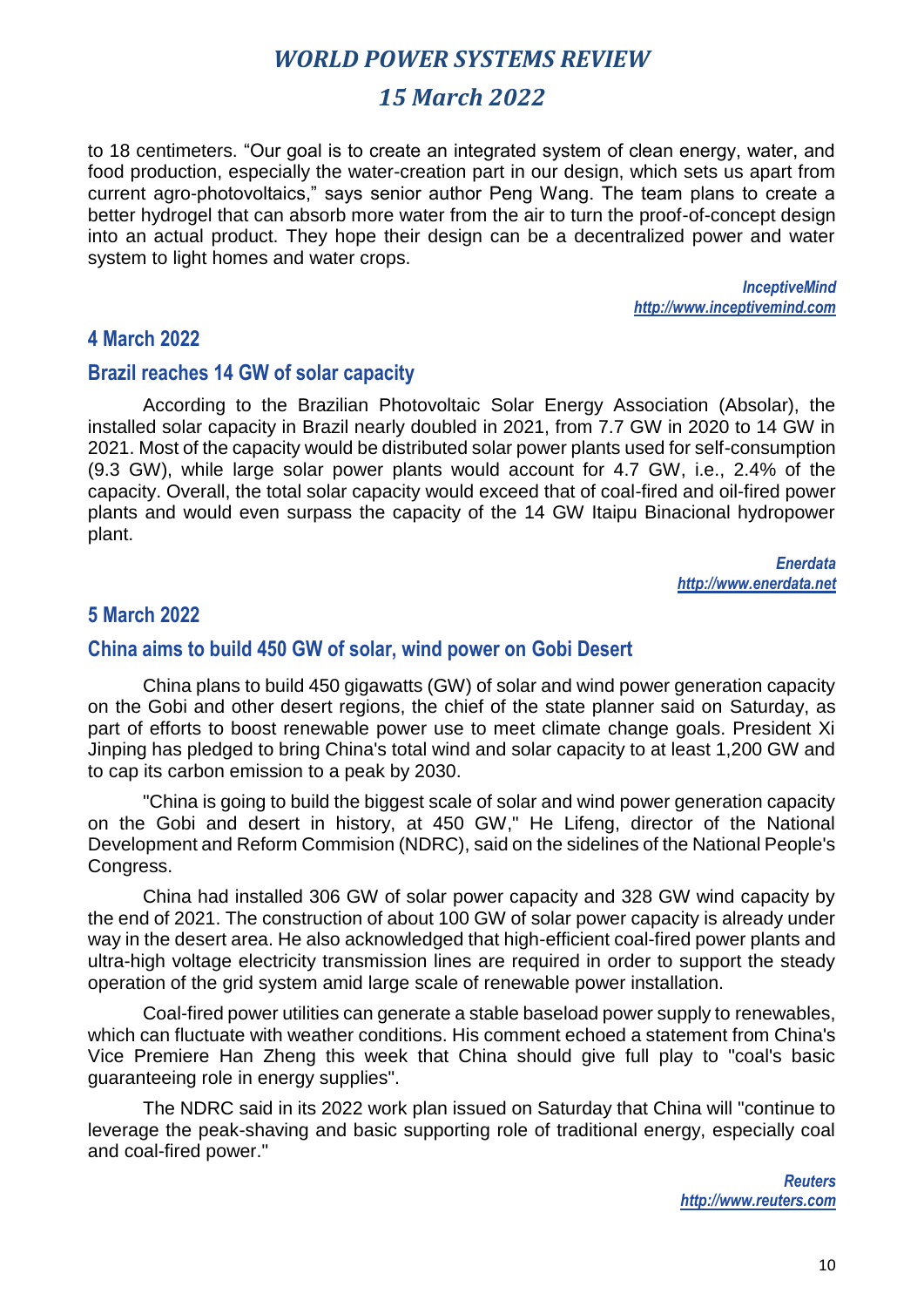## **8 March 2022**

#### **Baltic states have agreed to disconnect from Russian power grid already before 2025**

The Baltic states have agreed to complete the desynchronization from the Russian power grid and synchronize with European networks already before 2025, the Economics Ministry's parliamentary secretary Ilze Indriksone (National Alliance) told the Saeima Public Expenditure and Audit Committee on Tuesday. The Baltic states are scheduled to complete the desynchronization from the BRELL grid, which connects Latvia, Lithuania and Estonia with Russia, in 2025.

Indriksone indicated that an agreement has been reached with Estonia and Lithuania that the synchronization project can be implemented earlier, without waiting until 2025. Economics Minister Janis Vitenbergs (National Alliance) has also asked Europe to support the plan so the solutions can be introduced sooner, the parliamentary secretary told lawmakers.

According to Indriksone, speeding up the desynchronization from Russia will require additional financing but that this is an opportunity to ensure more secure electricity supply already now. As reported, the Baltic power grids are still part of the post-Soviet BRELL ring, which also includes Russia and Belarus, and remain dependent on the control center in Moscow and the Russian electricity system. The Baltic countries were planning to synchronize their power systems with that of continental Europe by 2025.

> *Baltic Times http://www.baltictimes.com*

## **10 March 2022**

## **Total ISO-NE capacity revenue falls 25% to \$1B in latest auction**

Capacity prices in ISO New England's four capacity zones were flat or fell in the grid operator's most recent forward capacity auction, with total estimated capacity revenue falling nearly 25% to \$1.04 billion from \$1.36 billion a year ago, according to results released Wednesday. About 311 MW of new generation, consisting of solar, battery storage and hybrid projects, won capacity obligations in the auction, down from about 950 MW of new resources last year, according to ISO-NE, the grid operator for the six New England states.

Looking ahead to future auctions, offshore wind resources will likely begin replacing existing generating plants in ISO-NE's capacity auctions, Joe Prosack, a power analyst with ESAI Power, said Thursday.

> *Utility Dive http://www.utilitydive.com*

## **11 March 2022**

#### **Huge floating solar farm puts Thailand on track towards carbon neutrality**

In Thailand's northeastern province of Ubon Ratchathani, a reservoir has been transformed into a shimmering network of solar panels - capable of reducing the kingdom's carbon emissions by 47,000 tonnes every year. Touted as the "world's largest floating hydrosolar farm", the Sirindhorn dam project is capable of creating solar power by day and hydropower by night.

The 720,000 square metre installation is the first of 15 farms Thailand plans to build as part of its ongoing commitment to reach carbon neutrality by the year 2050. "There are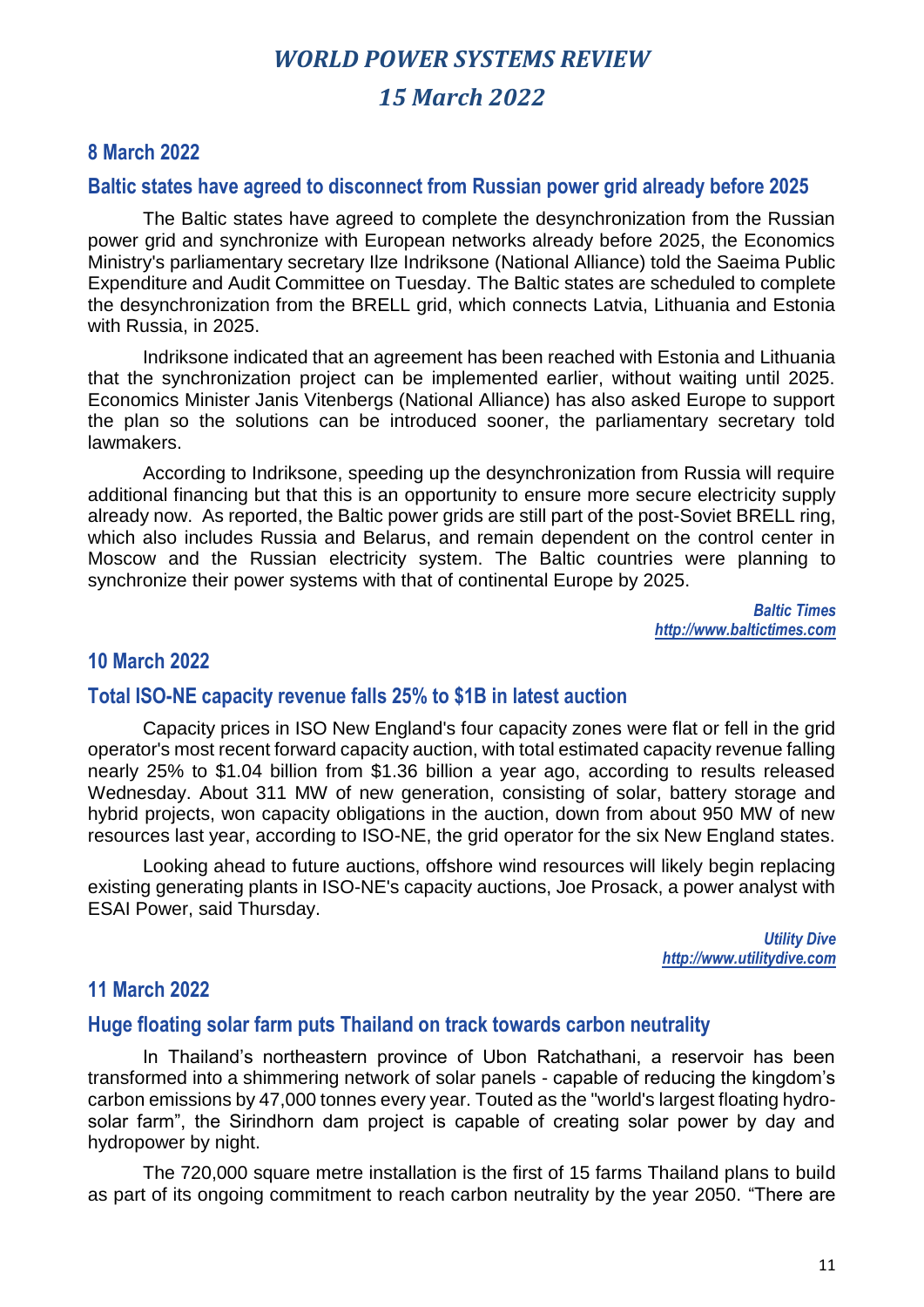## *15 March 2022*

144,000 solar panels here. One panel is two square metres, and the whole farm is equivalent to 70 football fields," says Prasertsak Cherngchawano, Thailand's deputy governor of electricity.

The Southeast Asian country is stepping up efforts to wean itself off fossil fuels after Prime Minister Prayut Chan-O-Cha committed to achieving net-zero greenhouse gas emissions by the year 2065. Alongside other world leaders at COP26 in Glasgow, Chan-O-Cha stated his intention to "ramp up measures in tackling climate change in any way imaginable." Hitting these ambitious targets will require a major revamp of Thailand's power industry. The nation is still heavily reliant on fossil fuel, with 55 per cent of its energy derived from natural gas as of October 2021. This contrasts sharply with just 11 per cent stemming from renewables and hydropower, according to the Energy Policy and Planning Office (EGAT).

EGAT plans to produce 2,725 megawatts of power from floating hydro-solar farms by the year 2037 - over 30 per cent of the nation's annual power needs. But as the kingdom's green revolution gets underway, many people are sceptical of the scheme.

The €32 million Sirindhorn project took nearly two years to build - with numerous delays resulting from solar panel delivery issues and technicians falling sick. Locals have also expressed concern, claiming the farm has forced them out of areas traditionally used for livelihood. Despite this, the electricity generating authority insists the project will not affect agriculture, fishing or other community activities.

"We've used only 0.2 to 0.3 per cent of the dam's surface area. People can make use of lands for agriculture, residency and other purposes," says Cherngchawano. As well as generating power, officials hope the giant farm will also prove a draw for tourists. A 415 metre long 'Nature Walkway' has now been installed beside the dam, providing panoramic views of the reservoir and its floating solar cells.

> *Euronews https//www.euronews.com*

## **12 March 2022**

#### **Electricity restored to parts of Cape Town**

Electricity has been restored to parts of Cape Town after a malfunction at Eskom's Tafelbaai substation caused several areas to be without power for several hours on Saturday. At the time of publication, areas in zones 2 and 7 were still swathed in darkness.

According to the City of Cape Town, areas 9 and 15 had its power restored as it had switched those zones to another supply area following the Eskom power line failure. Area 2 include Century City, Maitland, Ndabeni, Lagoon Beach and Woodbridge Island and surrounds. Area 7 include the CBD, the Atlantic Seaboard, parts of Woodstock and Paarden Eiland. These areas were affected after an Eskom high voltage line power outage on Saturday and were expected to experience intermittent power supply.

"Customers in these areas might notice their power come back on briefly, and off again. This is due to tripping and is an expected occurrence after such a large outage," said the City. Eskom Western Cape spokesperson Kyle Cookson said the power utility estimated the power to be restored at 23:00. The City said power would be restored "soon" as it continued to reconnect electricity area by area to avoid the system being overloaded. The City stressed there was "currently no load-shedding in City-supplied areas". "If there are